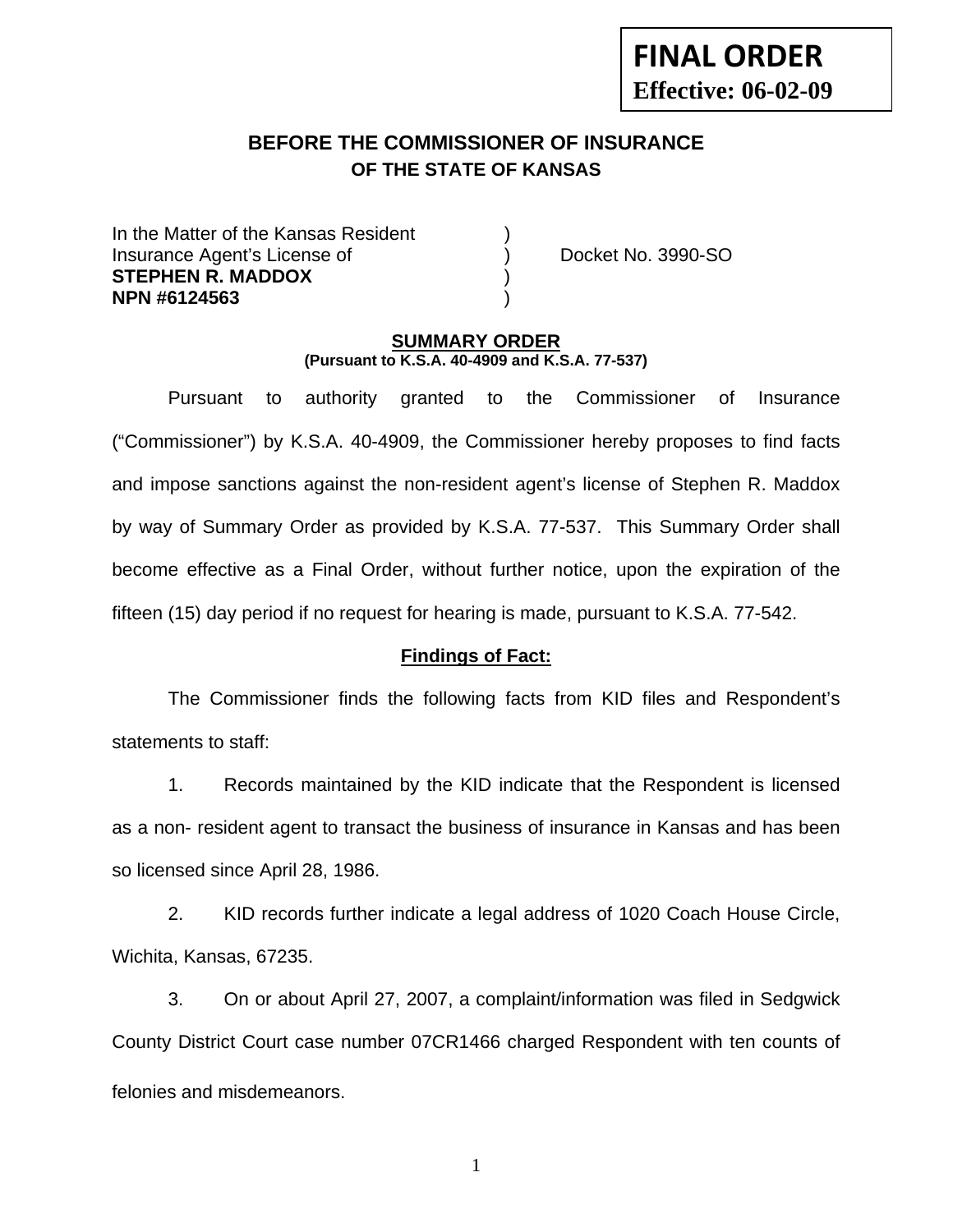4. Respondent plead guilty to four felonies and one misdemeanor. He was sentenced to thirty-four (34) months in prison, but the sentence was suspended and Respondent was placed on thirty-six (36) months probation.

 5. As part of Respondent's probation he was ordered to pay restitution to E.J.&C. in the amount of Eight Thousand Six Hundred Five Dollars and Ninety Cents (\$8,605.90)

## **Applicable Law**

6. K.S.A. 40-4909(a) provides, in relevant part:

The commissioner may deny, suspend, revoke or refuse renewal of any license issued under this act if the commissioner finds that the applicant or license holder has:

(2) Violated:

(A) Any provision of chapter 40 of the Kansas Statutes Annotated, and amendments thereto, or any rule and regulation promulgated hereunder;

(6) Been convicted of a misdemeanor or felony.

 7. The Commissioner may revoke any license issued under the Insurance Agents Licensing Act if the Commissioner finds that the interests of the insurer or the insurable interests of the public are not properly served under such license. K.S.A. 40- 4909(b).

## **Conclusions of Law**

 8. The Commissioner has jurisdiction over Respondent as well as the subject matter of this proceeding, and such proceeding is held in the public interest. The Commissioner finds, based on the facts contained in paragraphs 3, 4 and 5, that

2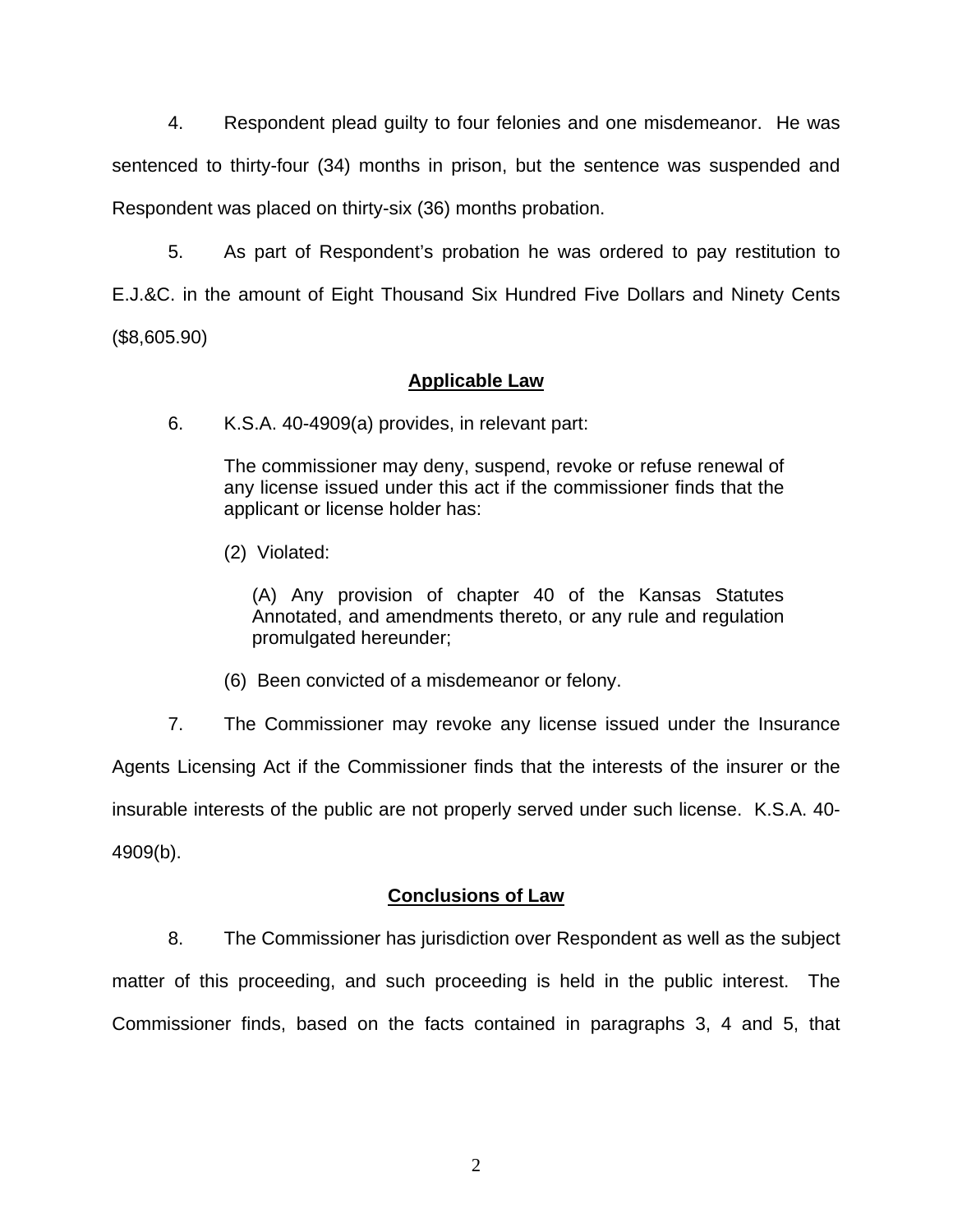Respondent has demonstrated incompetence, untrustworthiness, or financial irresponsibility in the conduct of business.

 9. Based on the Respondent's convictions, the Commissioner concludes that sufficient grounds exist for the revocation of Respondent's insurance agent's license pursuant to K.S.A. 2004 Supp. 40-4909(b) because such license is not properly serving the interests of the insurer and the insurable interests of the public.

 10. Based on the facts and circumstances set forth herein, it appears that the use of summary proceedings in this matter is appropriate, in accordance with the provisions set forth in K.S.A. 77-537(a), in that the use of summary proceedings does not violate any provision of the law and the protection of the public interest does not require the KID to give notice and opportunity to participate to persons other than Stephen R. Maddox.

 **IT IS THEREFORE ORDERED BY THE COMMISSIONER OF INSURANCE THAT** the Kansas resident insurance agent's license of Stephen R. Maddox is hereby **REVOKED. It is further ordered,** that Stephen R. Maddox shall **CEASE and DESIST** from the sale, solicitation, or negotiation of insurance and/or receiving compensation deriving from the sale, solicitation, or negotiation of insurance conducted after the effective date of this order.

3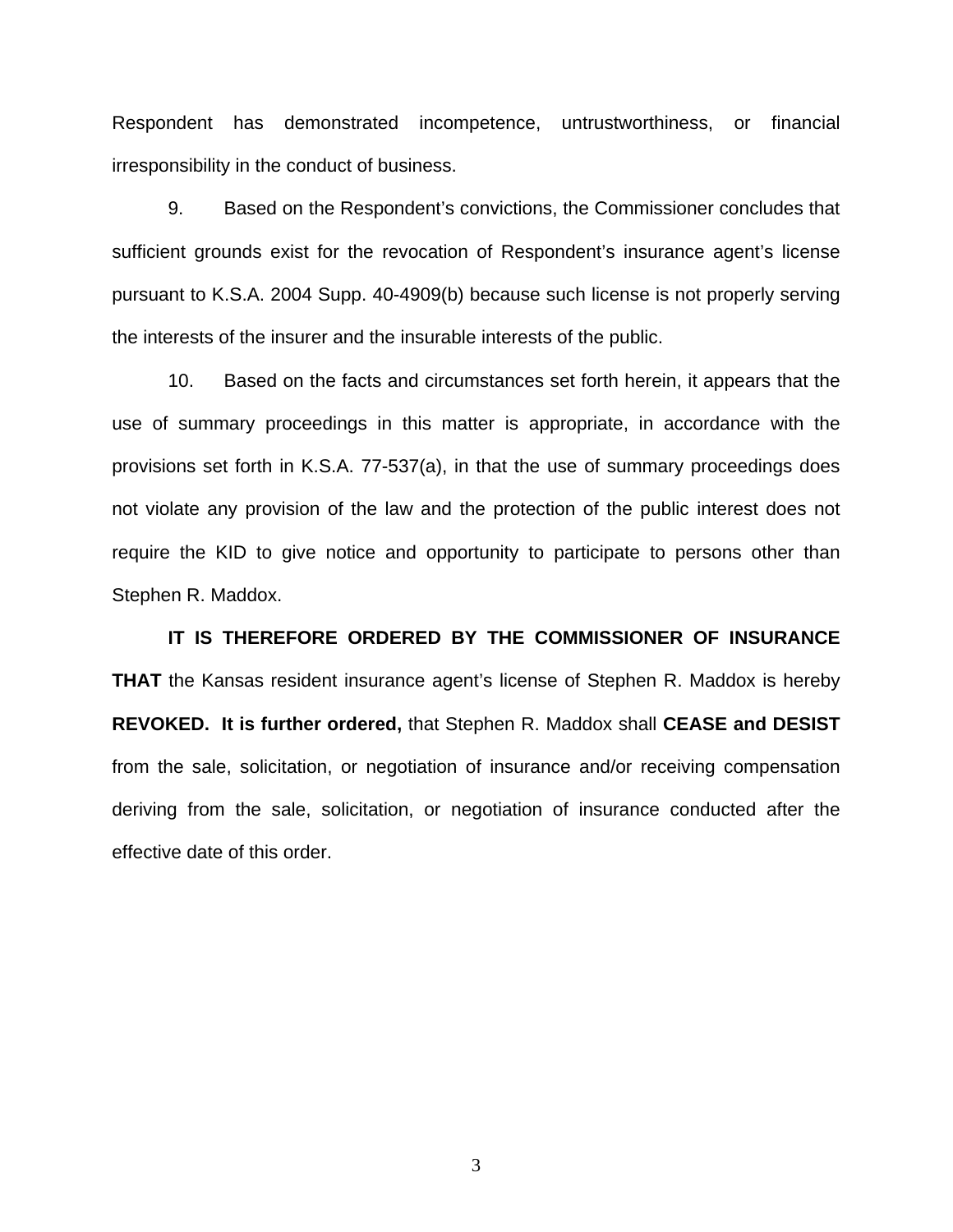### **NOTICE OF RIGHTS**

(Pursuant to K.S.A. 77-542)

Stephen R. Maddox is entitled to a hearing pursuant to K.S.A. 77-537 and K.S.A. 77-542, the Kansas Administrative Procedure Act. If Respondent desires a hearing, he must file a written request for a hearing with:

 John W. Campbell, General Counsel Kansas Insurance Department 420 S.W.  $9<sup>th</sup>$  Street Topeka, Kansas 66612

This request must be filed within fifteen (15) days from the date of service of this Order. If Respondent requests a hearing, the Kansas Insurance Department will notify him of the time and place of the hearing and information on procedures, right of representation, and other rights of parties relating to the conduct of the hearing, before commencement of the same.

If a hearing is not requested in the time and manner stated above, this Summary Order shall become effective as a Final Order upon the expiration of time for requesting a hearing, pursuant to K.S.A. 77-613. In the event Respondent files a Petition for Judicial Review, pursuant to K.S.A. §77-613(e), the agency officer to be served on behalf of the Kansas Insurance Department is:

 John W. Campbell, General Counsel Kansas Insurance Department 420 S.W. 9<sup>th</sup> Street Topeka, Kansas 66612